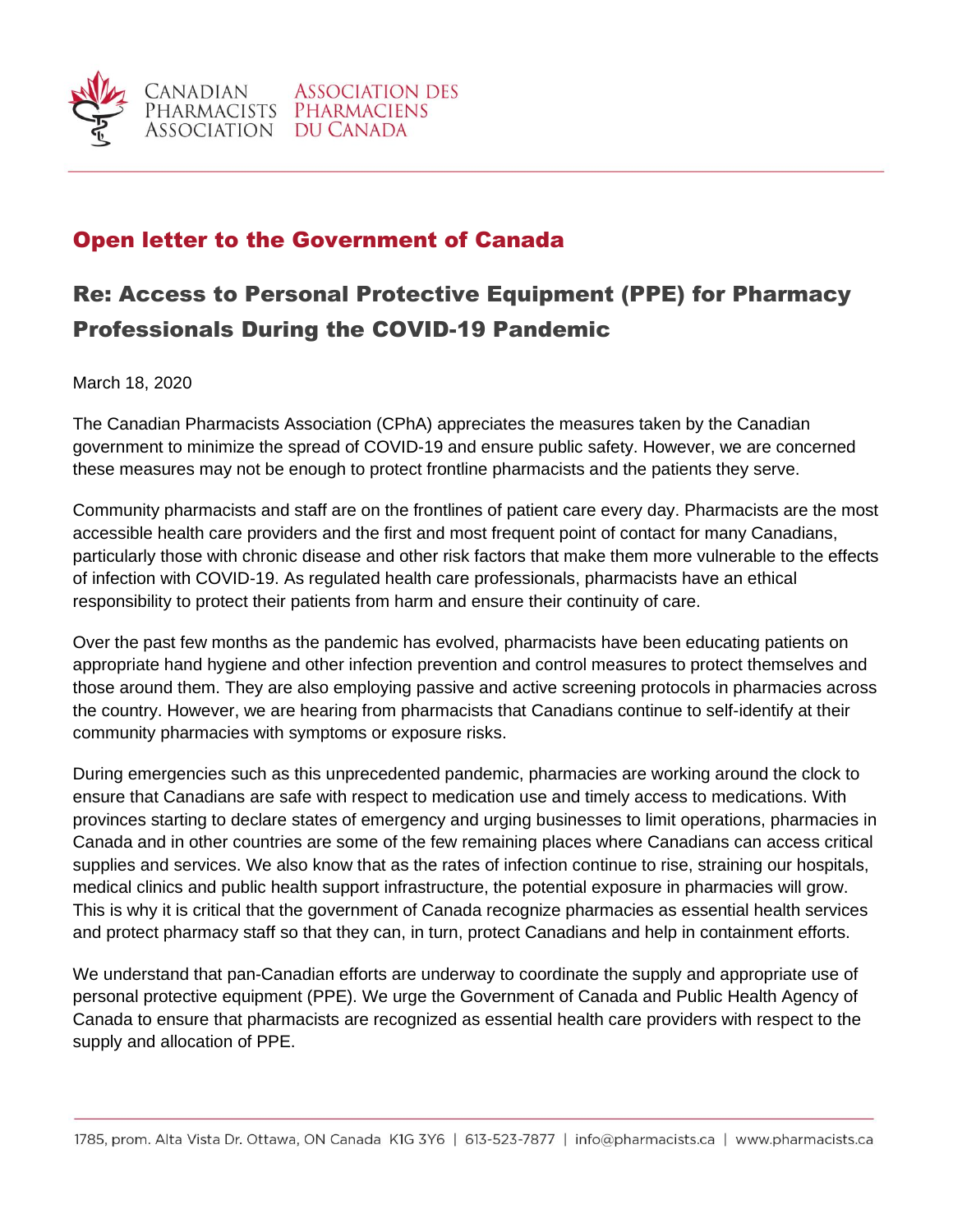

ANADIAN

The World Health Organization has recommended that all health care providers in direct contact with patients suspected of having COVID-19 disease should be wearing PPE – gloves, gowns, and appropriate facial masks, to minimize their risk of exposure and infection.<sup>1</sup> The World Health Professions Alliance and other groups internationally have called on governments to prioritize support for frontline health care workers, like pharmacists.<sup>2</sup> In Italy, pharmacists are wearing masks. In the United Kingdom, the government is providing pharmacies with gloves and aprons in addition to fluid repellant masks.<sup>3</sup> In the United States, there is discussion about making pharmacies drive-through only or installing protective shields.

We appreciate that there are global supply challenges for PPE for all health care providers and understand the need for careful stewardship and triage of these scarce resources. During these unprecedented times, we are asking public health officials to exercise proactive measures and join other global leaders to expedite an action and allocation plan, recognizing community pharmacy as an essential service.

Yours sincerely

Christine Hrudka, BSP, ICD.D, Chair Canadian Pharmacists Association

 $7-\alpha'$ 

Margaret Wing, Chief Executive Officer Alberta Pharmacists' Association

Jean Bourcier, Vice-président exécutif et directeur général Association québécoise des pharmaciens propriétaires

Glen Doucet, Chief Executive Officer Canadian Pharmacists Association

Janet Cooper, Executive Director Association of Faculties of Pharmacy of Canada

Geraldine Vance, Chief Executive Officer British Columbia Pharmacy Association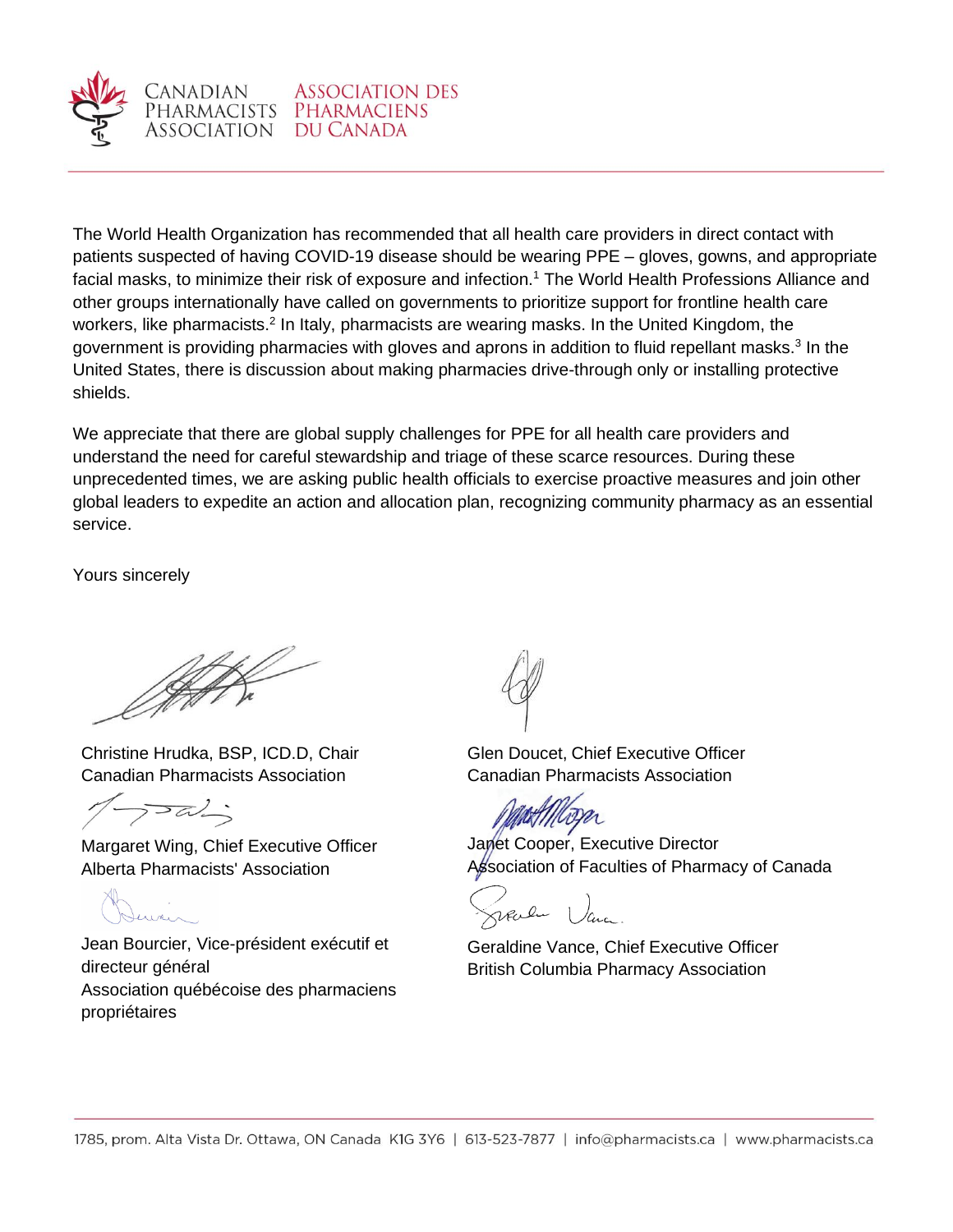

Canadian PHARMACISTS ASSOCIATION



Tanya Mysak, President Canadian Society of Hospital Pharmacists

Sandra Hanna, Chief Executive Officer Neighbourhood Pharmacy Association of Canada



Sherif Guorgui co-CEO/Chief Strategy, Stakeholder and Government Relations Officer OnPharm-United

Grady Brown, Co- Chief Executive Officer PharmaChoice Canada

 $\overline{\phantom{0}}$  $R$ 

Brenna Shearer, Chief Executive Officer Pharmacists Manitoba Jennifer Collingwood, Executive Director

allino Bodia

Allison Bodnar, Executive Director Pharmacy Association of Nova Scotia

Allison Nourse, National Director, Pharmacy Innovation Pharmasave Drugs (National) Ltd.

Smita Patil, Senior Director, Pharmacy Services McKesson Canada

macDonnell

Janet MacDonnell, Executive Director New Brunswick Pharmacists' Association

Justin Bates, Chief Executive Officer Ontario Pharmacists Association

Soun

Calvin LeRoux, Co- Chief Executive Officer PharmaChoice Canada

U

Pharmacists' Association of Newfoundland & Labrador

1. Martin

Dawn Martin, Chief Executive Officer Pharmacy Association of Saskatchewan

Erin MacKenzie, Executive Director Prince Edward Island Pharmacists Association